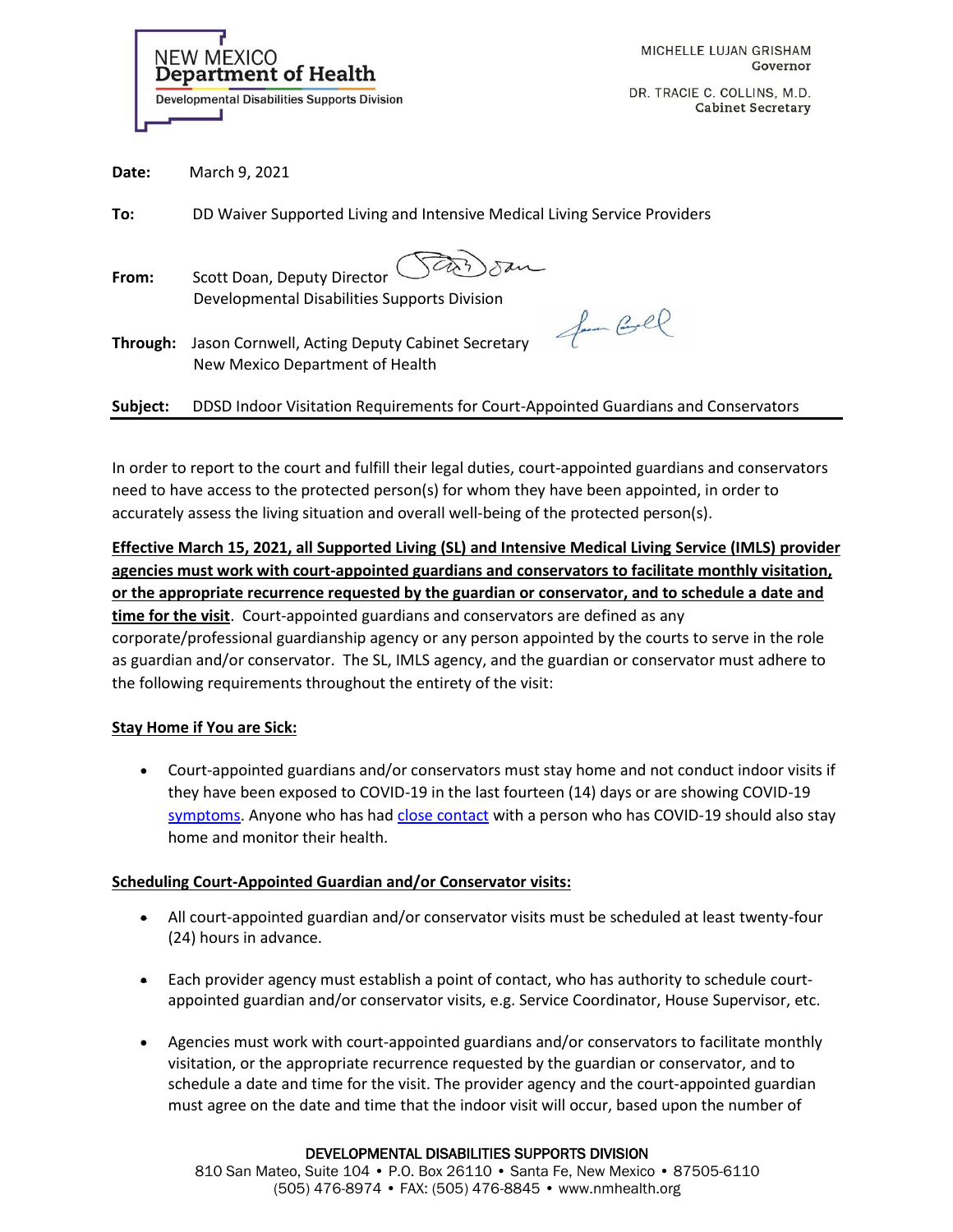individuals receiving services in the home, staff available during the time of the proposed visit, and ability to implement appropriate disinfection between visits.

- The agency must allow guardians and/or conservators to view the living area, kitchen area, bedroom and bathroom, etc., of the protected person.
- Prior to any court-appointed guardian and/or conservator entering the home, the provider agency must perform screening including symptom and temperature check. Screening requirements of court-appointed guardians and or conservators must include the following:
	- $\circ$  Ask the court-appointed guardian and/or conservator if they have a fever (above 100.4) and confirm by taking their temperature using a temporal thermometer.
	- $\circ$  Ask the court-appointed guardian and/or conservator "Have you felt like you had a fever in the past day?"
	- $\circ$  Ask the court-appointed guardian and/or conservator "Do you have a new or worsening cough today?"
	- $\circ$  Ask the court-appointed guardian and/or conservator, "Do you have any of these other symptoms?"
		- **EXEDENT Shortness of breath or difficulty breathing**
		- Fatigue
		- Muscle or body aches
		- Headache
		- New loss of taste or smell
		- Sore throat
		- Congestion or runny nose
		- Nausea or vomiting
		- Diarrhea
	- o If the answer is "Yes" to any of these questions, the visit will not be allowed.
	- $\circ$  If the answer is "No" to each of these questions, the visit may proceed.
- Court-appointed guardian and/or conservator visits must adhere to the mass gathering requirements of the current Public Health Order for the respective county they are visiting.
- If any individual (person served) in the home tests positive for COVID-19; the court-appointed guardian and/or conservator visit must be cancelled.
- Agencies are to keep visitor logs (visitor logs will assist with contact tracing in the event of a COVID-19 positive case).
- Agencies must assure that core principles of COVID-19 Infection Prevention are followed throughout the visit.